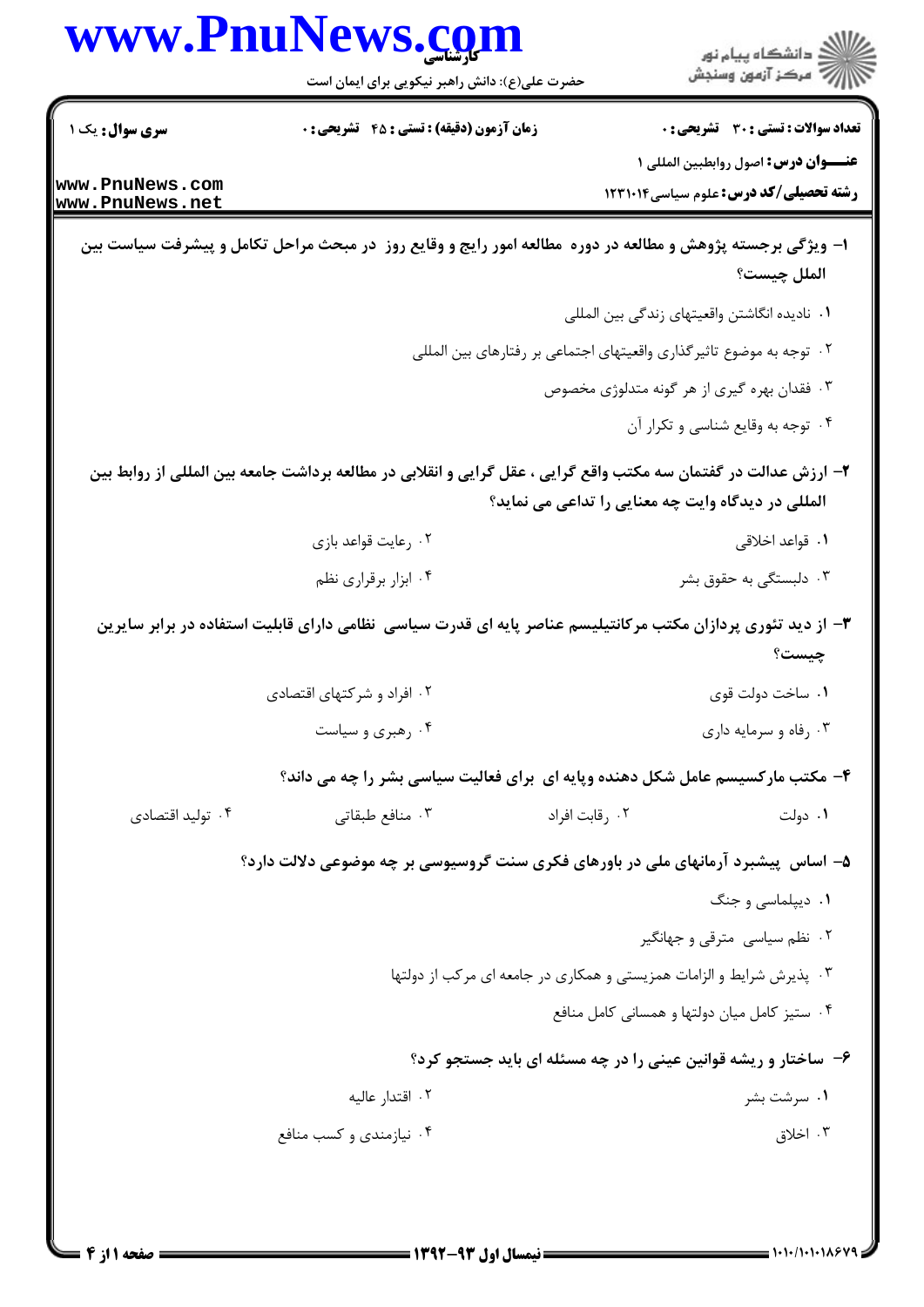| www.rnurews.com                    | حضرت علی(ع): دانش راهبر نیکویی برای ایمان است        |                                                                              | ≦ دانشڪاه پيام نور<br>7- مرڪز آزمون وسنڊش                                                                  |
|------------------------------------|------------------------------------------------------|------------------------------------------------------------------------------|------------------------------------------------------------------------------------------------------------|
| <b>سری سوال : ۱ یک</b>             | <b>زمان آزمون (دقیقه) : تستی : 45 قشریحی : 0</b>     |                                                                              | <b>تعداد سوالات : تستی : 30 ٪ تشریحی : 0</b>                                                               |
| www.PnuNews.com<br>www.PnuNews.net |                                                      |                                                                              | عنـــوان درس: اصول روابطبين المللي ١<br><b>رشته تحصیلی/کد درس:</b> علوم سیاسی۱۲۳۱۰۱۴                       |
|                                    |                                                      |                                                                              | ۷- در باورهای فکری مکتب واقع گرایی چه اصلی بیان کننده زیر بنای شکل گیری قواعد سیستمی می باشد؟              |
| ۰۴ اصل منافع                       | ۰۳ اصل همزیستی                                       | ۰۲ اصل آنارشی                                                                | ٠١. اصل موازنه قوا                                                                                         |
|                                    |                                                      |                                                                              | ۸− پدیده اصالت قدرت از چه ارزشهایی سرچشمه می گیرد؟                                                         |
| ۰۴ اراده و نفوذ                    | ۰۳ حیات و امنیت                                      | ۰۲ جاذبه و کاریزما                                                           | ٠١ احترام يا عشق                                                                                           |
|                                    |                                                      |                                                                              | ۹– الگوی روابط مبتنی بر دستکاری آشکار در میان کدام دسته از کشورها بیشتررایج می باشد؟                       |
|                                    |                                                      | ۰۱ کشورهای دارای میزان پایینی از اختلاف در موضوعات پیرامون سیاست خارجی       |                                                                                                            |
|                                    |                                                      |                                                                              | ۰۲ کشورهای دارای اختلافات اساسی پیرامون سیاست خارجی                                                        |
|                                    |                                                      | ۰۳ کشورهای دارای میزانی از تعارض یا عدم توافق در موضوعات پیرامون سیاست خارجی |                                                                                                            |
|                                    |                                                      | ۰۴ کشورهای دارای سیاست خارجی متمایل به حفظ و نه ایجاد تغییر در توزیع قدرت    |                                                                                                            |
|                                    |                                                      |                                                                              | <b>۱۰</b> – سیاست بین الملل نوین چه شرایطی را جهت قبضه قدرت و برتری متصور شده است؟                         |
|                                    | ۰۲ توانایی کنترل بر فرایند ارتباطات                  |                                                                              | ۰۱ توانایی تحمیل اراده بر دیگران از طریق زور                                                               |
|                                    | ۰۴ توانایی کسب حمایت ملتها و دولتها در ابعاد فرامرزی |                                                                              | ۰۳ توانایی بر به چالش کشیدن نظم سیاسی موجود                                                                |
|                                    |                                                      |                                                                              | 11- مناسبترین استراتژی در اعمال قدرت برای کشورهای با هدف ارزش ، آزادی عمل محدود و منابع ناکافی چیست؟       |
|                                    | ۰۲ استراتژی نفوذ بر محیط داخلی رقیب                  |                                                                              | ۰۱ استراتژی عملیات های پی در پی                                                                            |
|                                    | ۰۴ استراتژی زور                                      |                                                                              | ۰۳ استراتژی فشار غیر مستقیم بر روی دشمن                                                                    |
|                                    |                                                      |                                                                              | ۱۲- باورهای مکتب آیده الیسم چه راهی را جهت غلبه بر وضعیت حاکم بر روابط دولتها برگزیده است؟                 |
|                                    | ۰۲ دلیل و استدلال                                    |                                                                              | ۰۱ دیپلماسی                                                                                                |
|                                    | ۰۴ شکل گیری اقتدار بین المللی                        |                                                                              | ۰۳ سیاست قدرت                                                                                              |
|                                    |                                                      |                                                                              | ۱۳- روزکرانس مطلوب ترین وضعیت برای متغیرهای وابستگی متقابل منافع و ارتباطات جهت مستقر سازی نظم چه می داند؟ |
|                                    | ٠٢ وابستگي متقابل منافع از نوع منفي و ارتباطات كم    |                                                                              | ٠١ وابستكي متقابل منافع از نوع منفي و ارتباطات بالا                                                        |
|                                    | ۰۴ وابستگی متقابل منافع از نوع مثبت و ارتباطات کم    |                                                                              | ۰۳ وابستگی متقابل منافع از نوع مثبت و ارتباطات زیاد                                                        |
|                                    |                                                      |                                                                              | ۱۴– بر مبنای پارادایم واقع گرایی توزیع توانایی دولتها بر آیند چه عاملی می باشد؟                            |
|                                    | ۰۲ نظم و امنيت                                       |                                                                              | ٠١ نحوه سازماندهي روشهاى استفاده از زور توسط دولتها                                                        |
|                                    | ۰۴ ساختار سیستم بین الملل و عملکرد آن                |                                                                              | ۰۳ روابط قدرتهای بزرگ                                                                                      |
|                                    |                                                      |                                                                              |                                                                                                            |

**TY**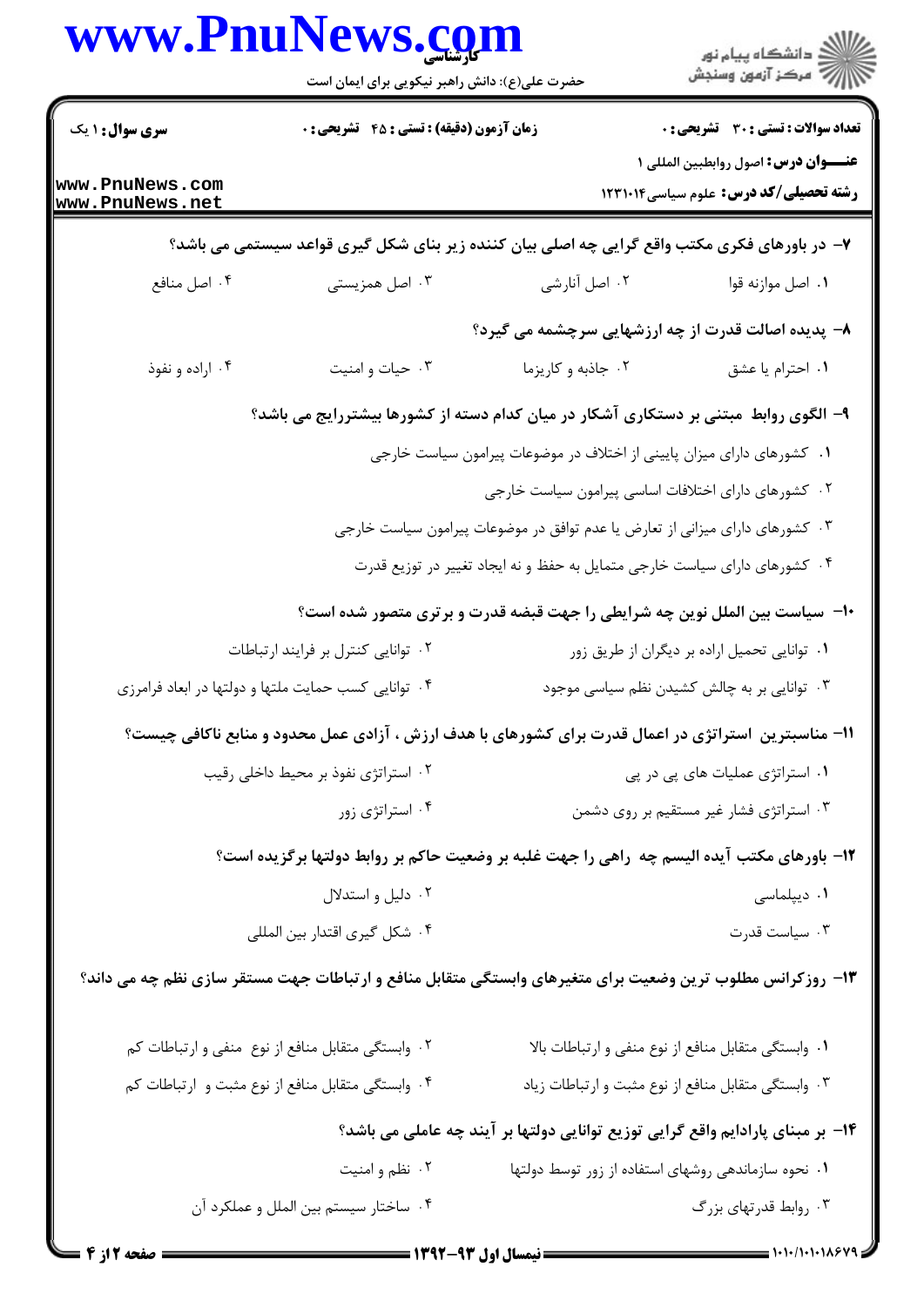|                                    | www.PnuNews.com                                                                                             |               | ڪ دانشڪاه پيا <sub>م</sub> نور<br>∕ مرڪز آزمون وسنڊش                                 |  |
|------------------------------------|-------------------------------------------------------------------------------------------------------------|---------------|--------------------------------------------------------------------------------------|--|
|                                    | حضرت علی(ع): دانش راهبر نیکویی برای ایمان است                                                               |               |                                                                                      |  |
| <b>سری سوال : ۱ یک</b>             | <b>زمان آزمون (دقیقه) : تستی : 45 تشریحی : 0</b>                                                            |               | <b>تعداد سوالات : تستی : 30 ٪ تشریحی : 0</b>                                         |  |
| www.PnuNews.com<br>www.PnuNews.net |                                                                                                             |               | عنـــوان درس: اصول روابطبين المللي ١<br><b>رشته تحصیلی/کد درس:</b> علوم سیاسی1۲۳۱۰۱۴ |  |
|                                    | ۱۵– از دید گلپین منافع ملی بازتاب دهندهٔ ارزشهای چه متغیرهایی در حوزه سیاست خارجی و سطح ملی می باشد؟        |               |                                                                                      |  |
|                                    | ۰۲ تامین خیر جمعی                                                                                           |               | ۰۱ امنیت و رفاه                                                                      |  |
|                                    | ۰۴ منافع اعضای برتر                                                                                         |               | ۰۳ ائتلافهای حاکم و حفظ نظم                                                          |  |
|                                    | ۱۶- تئوری ثبات هژمونیک جنگ و بی نظمی بین المللی را نتیجه چه عاملی می داند؟                                  |               |                                                                                      |  |
|                                    |                                                                                                             |               | ٠١. برابرى قدرت بين دو يا چند دولت                                                   |  |
|                                    |                                                                                                             |               | ۰۲ برتری یک کشور بر رقبا                                                             |  |
|                                    | ۰۳ تمایل قدرتهای بزرگ به غفلت از هزینه های نظامی در سیستم های چند قطبی                                      |               |                                                                                      |  |
|                                    |                                                                                                             |               | ۰۴ تعارض هر یک از دو قدرت بزرگ در سیستم چند قطبی                                     |  |
|                                    |                                                                                                             |               | ۱۷- بنیان های فکری ایده آلیسم شرارت را محصول چه عاملی می داند؟                       |  |
| ۰۴ ذات انسان                       | ۰۳ تنازع برای بقا                                                                                           | ۰۲ محیط       | ۰۱ برتری                                                                             |  |
|                                    | ۱۸– لیبرالیسم ویلسونی علل تعارضات و ستیز را در چه عاملی جستجو می نماید؟                                     |               |                                                                                      |  |
|                                    | ٠٢ ماهيت غير دمكراتيك سياست بين المللي                                                                      |               | ٠١. مداخلهٔ حکومتها در سطح  داخلي و بين المللي                                       |  |
|                                    | ۰۴ مرزبندی سیستمی                                                                                           |               | ۰۳ امپریالیسم                                                                        |  |
|                                    | ۱۹- پارادایم نولیبرالی جهت تبیین و تشریح فرایند سیستمی در چهارچوب کارکردی نظم از چه مفهومی بهره می گیرد؟    |               |                                                                                      |  |
| ۰۴ چندجانبه گرایی                  | ۰۳ حساسیت                                                                                                   | ۰۲ آسیب پذیری | ۰۱ وابستگی متقابل                                                                    |  |
|                                    | +۲- مهم ترین گزینه پیشنهادی از سوی پارادایم نو لیبرالیسم جهت ساماندهی الگوهای رفتاری و حفظ نظم در وضعیت عدم |               | كفايت هژموني چيست؟                                                                   |  |
|                                    | ۰۲ شکل گیری ائتلافی از قدرتهای هژمون                                                                        |               | ٠١ سازمانهاي بين المللي                                                              |  |
|                                    | ۰۴ برقراری سیستم امنیت دسته جمعی                                                                            |               | ۰۳ رژيم هاي بين المللي                                                               |  |
|                                    | <b>۲۱</b> - تمایز میان دیدگاه سنت گرایان و رفتار گریان از تعریف تئوری از چه منظری می باشد؟                  |               |                                                                                      |  |
|                                    | ۰۲ نقش تجویزی                                                                                               |               | ٠١ قدرت توصيف                                                                        |  |
|                                    | ۰۴ انسجام منطقی                                                                                             |               | ۰۳ تبیین و پیش بینی پدیده ها                                                         |  |
|                                    | ۲۲– نگرش تکاملی به برنامه های پژوهشی در پاسخ به مشکلات و محدودیتهای چه موضوع از سوی لاکاتوش مطرح گردید؟     |               |                                                                                      |  |
|                                    | ۲. فرضیه های موضعی کوهن                                                                                     |               | ۰۱ ابطال گرایی پوپری                                                                 |  |
|                                    | ۰۴ قوانین رفتاری و مراحل دستیابی به آن                                                                      |               | ۰۳ ناتوانی علم هنجاری                                                                |  |
|                                    |                                                                                                             |               |                                                                                      |  |

 $= 1.1 - 11.1 - 11.8$